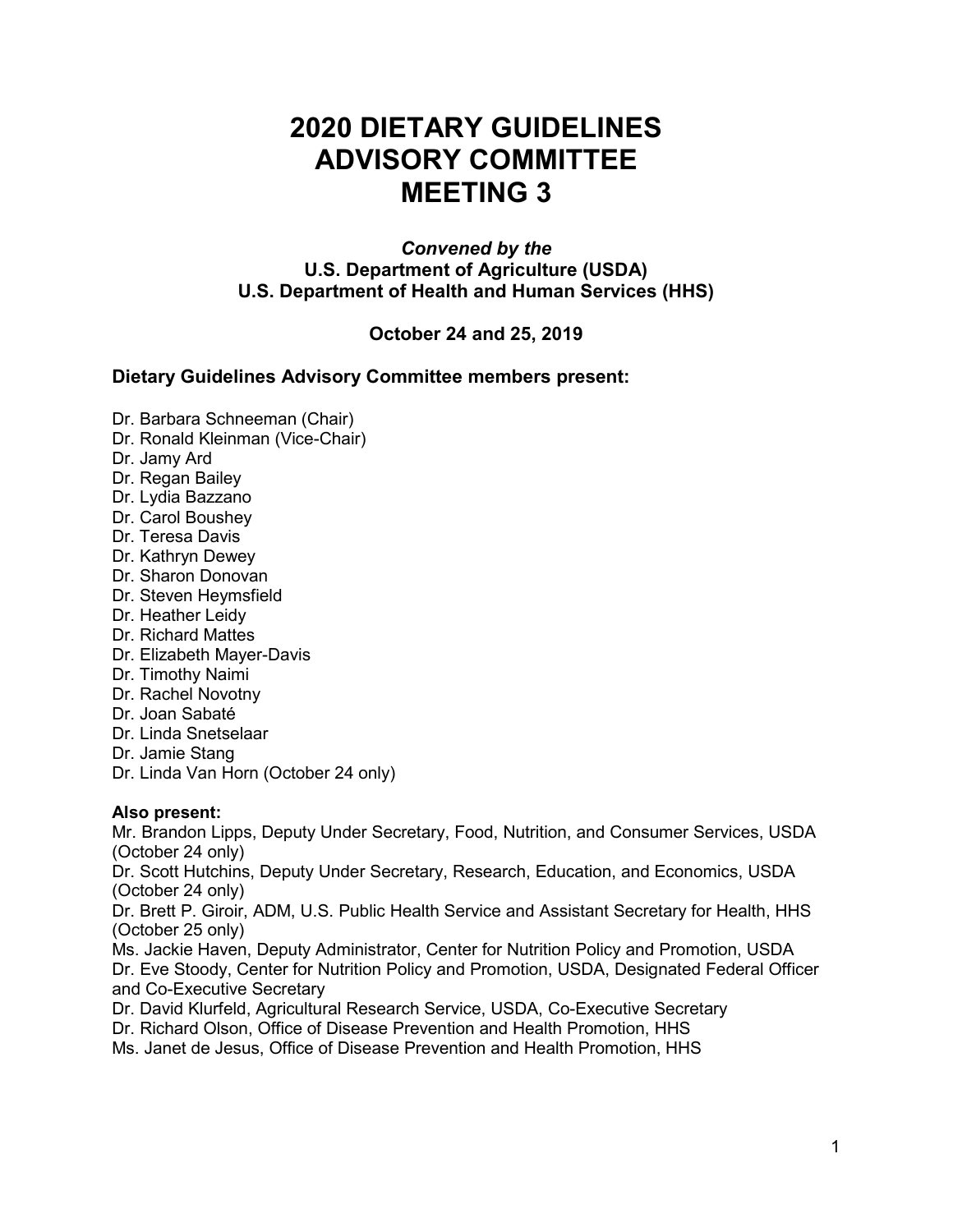The Advisory Committee met at the USDA headquarters, 1400 Independence Avenue, Washington, DC, Barbara Schneeman, Chair, presiding. The meeting allowed for public viewing, both in-person and by webcast.

#### *The following is a summary of Day 1 of Meeting 3. Please see videos and/or transcripts on the [Meeting 3](https://www.dietaryguidelines.gov/meeting-3) page at DietaryGuidelines.gov for details.*

# **WELCOME AND OVERVIEW**

The 2020 Dietary Guidelines Advisory Committee ("Committee"), Meeting 3, was convened at 9:00am on Thursday, October 24, 2019, at the Jefferson Auditorium, USDA South Building, Washington, DC. Dr. Eve Stoody, Designated Federal Officer of the 2020 Dietary Guidelines Advisory Committee and a Lead Nutritionist in the USDA Center for Nutrition Policy and Promotion, introduced herself, welcomed everyone to the meeting, and introduced Brandon Lipps, the Deputy Under Secretary of USDA's Food, Nutrition, and Consumer Services mission area.

Mr. Lipps welcomed all those watching in person and online, thanked HHS for its continuing partnership on the Dietary Guidelines, and thanked the Committee for its ongoing dedication and expertise. Mr. Lipps underscored USDA's and HHS' commitment to ensuring that the Dietary Guidelines process be transparent, inclusive, and science driven. He emphasized that the central role of nutrition to overall health across the lifespan is why the Committee's independent and rigorous review of current evidence is so important. He then introduced Dr. Scott Hutchins, Deputy Undersecretary for USDA's Research, Education, and Economics.

Dr. Hutchins welcomed everyone to the meeting. He stated that USDA Secretary Perdue's emphasis on "doing right and feeding everyone" is highly relevant for the Committee. Dr. Hutchins then briefly reviewed the work of USDA's four science agencies—the Economic Research Service, the National Agricultural Statistics Service, the National Institute of Food and Agriculture, and the Agricultural Research Service—which are supported by the Office of the Chief Scientist. He reiterated that USDA works in partnerships to provide evidence-based research and noted that USDA and HHS co-chair the Interagency Committee on Human Nutrition Research. Dr. Hutchins emphasized USDA's dedication to providing clear and transparent evidence and to supporting public health and the evolution of scientific progress.

Dr. Stoody thanked Mr. Lipps and Dr. Hutchins. She noted that 19 of the 20 Committee members were present for the day's meeting. Dr. Taveras was not able to attend but would join the meeting online to the extent possible. Dr. Stoody noted that a quorum of the Committee was present. She then reviewed the charge to the Committee and the process by which questions for the Committee were selected and prioritized. She noted that although Meeting 3 did not include an opportunity for public comments or questions, the public is always encouraged to submit comments through the written public comment process and to follow the work of the Committee on [DietaryGuidelines.gov.](https://www.dietaryguidelines.gov/) Dr. Stoody concluded her remarks and turned the meeting over to Dr. Barbara Schneeman, Chair of the Dietary Guidelines Advisory Committee.

### **CHAIR REMARKS**

Dr. Schneeman thanked Mr. Lipps and Dr. Hutchins and welcomed the Committee and members of the public. She briefly explained how the Committee is conducting its work and emphasized that all final decisions by the full Committee will be made in its public meetings.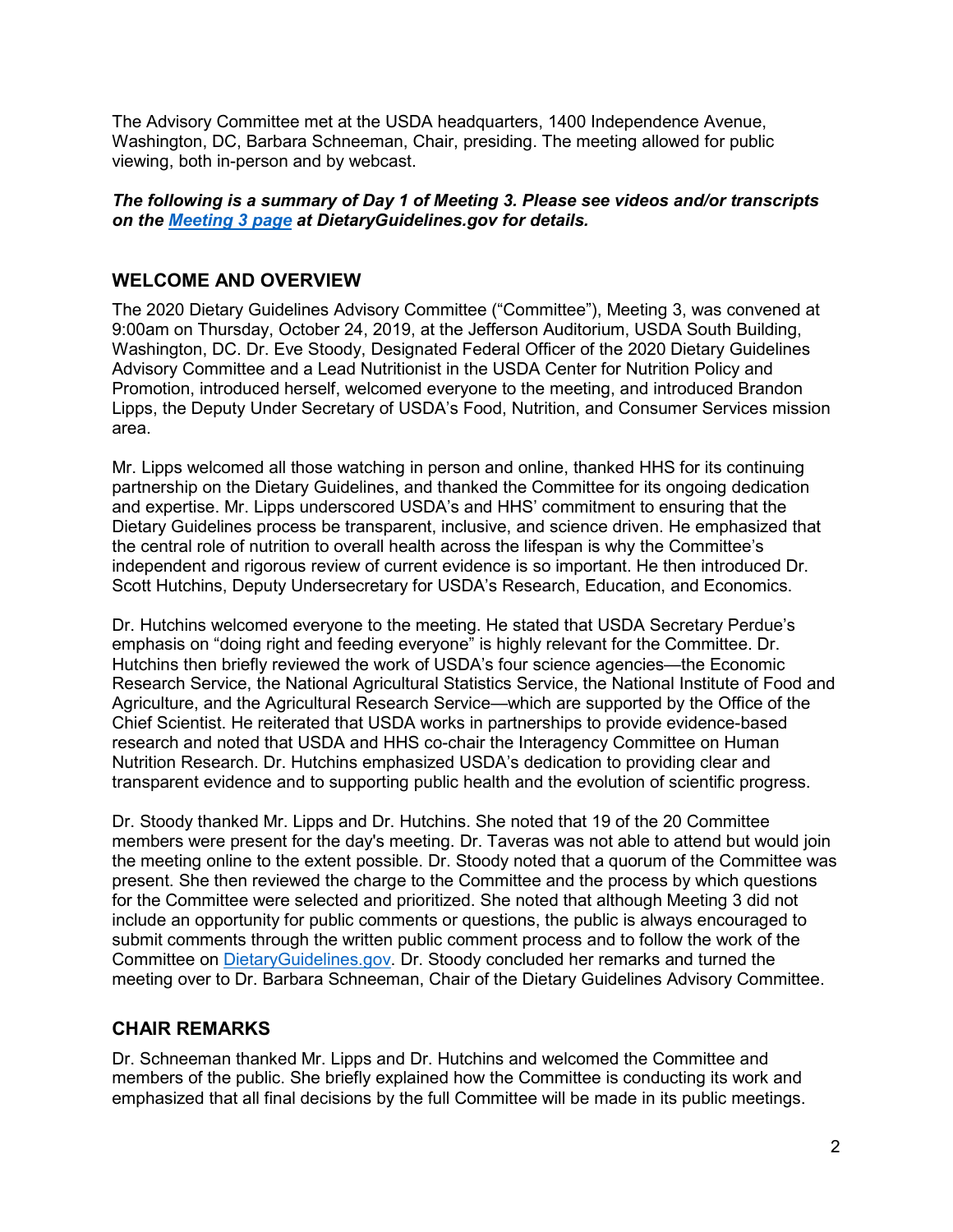She then explained that the Committee is using three approaches to examine the evidence data analysis, food pattern modeling, and systematic reviews. Each of these approaches has its own rigorous protocol-driven methodology and plays a unique and complementary role in examining the science. She reminded participants that the Committee is not using existing systematic reviews conducted by other organizations, but noted that the Committee's report will discuss how its findings relate to existing reviews and guidance, as appropriate.

Dr. Schneeman then reviewed the analytic frameworks and inclusion and exclusion criteria for NESR systematic reviews and the analytic plans that would be presented for the data analyses. She also reviewed progress since Meeting 2. She concluded her remarks by reviewing the agenda for both days of the meeting, noting that Subcommittees would be presenting new and updated protocols as well as some initial findings and conclusions.

## **NUTRITION EVIDENCE SYSTEMATIC REVIEW (NESR) SYNTHESIS OF THE EVIDENCE**

Dr. Julie Obbagy, a nutritionist with USDA's Center for Nutrition Policy and Promotion and the 2020 NESR lead, provided an overview of the NESR systematic review methodology. She began by reiterating NESR's mission, which is to conduct systematic reviews on food and nutrition topics that can be used to inform U.S. federal guidance and programs. She defined systematic reviews as a research project that answers a clearly formulated scientific question by searching for, evaluating, analyzing, and synthesizing nutrition evidence.

Dr. Obbagy then reviewed the steps of the systematic review process, noting that it is routinely evaluated and updated to remain a state-of-the-art process. She also emphasized that the Committee drives the process by establishing the protocols, reviewing the studies obtained, deliberating on and synthesizing the body of evidence gathered, and writing and grading the conclusion statements. The NESR staff supports the Committee's review by providing expertise on the methodology and by searching for and screening the studies, extracting the data, creating tables summarizing the evidence, and conducting risk of bias assessments for the Committee's consideration. Each step of the systematic review process is designed to provide a structured, transparent, and reproducible approach for obtaining and assessing evidence in a scientifically rigorous way. Dr. Obbagy concluded her remarks by encouraging the public to visit NESR's updated [website](https://nesr.usda.gov/) to learn about the systematic review process and the tools that are being used to support the 2020 Committee's work.

In response to a question, Dr. Obbagy clarified that a number of methodologies exist to grade the strength of evidence. NESR's approach is based on considering the risk of bias, consistency, directness, precision, and generalizability of the evidence as well as the study design of the studies included in the review.

In response to another question, Dr. Obbagy noted that approximately 200,000 articles are currently being screened to answer the Committee's questions, with more searches to come.

# **DIETARY PATTERNS SUBCOMMITTEE UPDATE**

Dr. Carol Boushey, chair of the Dietary Patterns Subcommittee, provided a status report on the Subcommittee's questions. She noted that the Subcommittee is developing the plan for five NESR systematic reviews, which examine the relationship between dietary patterns and: (1) body composition/obesity; (2) cardiovascular disease; (3) type 2 diabetes; (4) certain types of cancer; and (5) bone health. In addition, Dr. Boushey reported that the Subcommittee has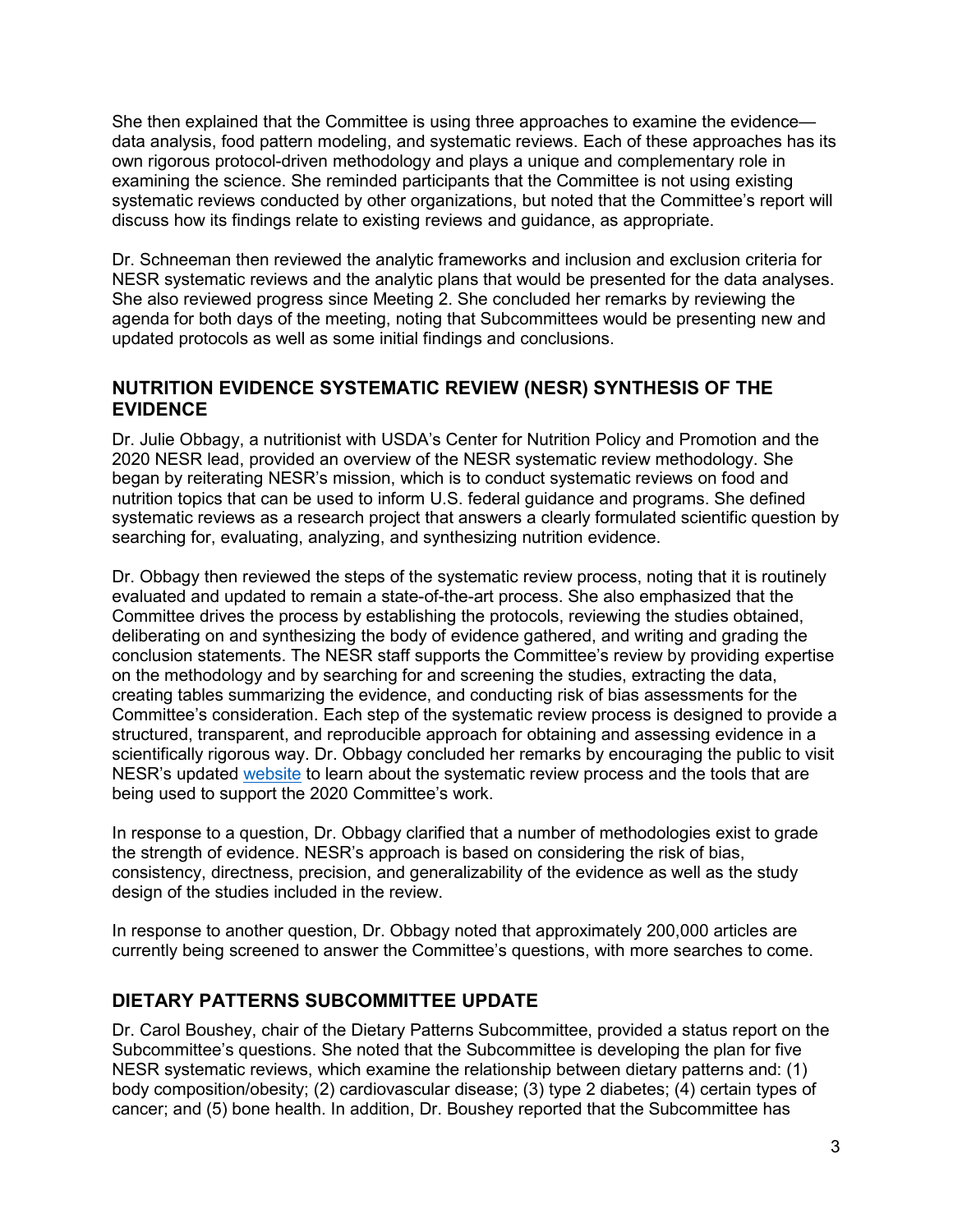begun to implement NESR systematic reviews for three protocols presented previously. These protocols are examining the relationship between dietary patterns and: (1) sarcopenia; (2) allcause mortality; and (3) neurocognitive health. Dr. Boushey defined the term "dietary patterns," and noted that the Subcommittee updated the inclusion and exclusion criteria for all of the protocols presented at the July meeting based on the Committee's discussion and consideration of public comments.

Dr. Boushey then presented the analytic frameworks for the questions concerning the relationship between dietary patterns and: (1) certain types of cancer, and (2) bone health. She described the intervention/exposure, comparators, and endpoint outcomes; specified the populations of interest, and listed key confounders and other factors to be considered. She also reviewed the inclusion and exclusion criteria, noting which of these criteria have been modified from the standard criteria to fit the unique circumstances of each Dietary Patterns review.

Dr. Boushey concluded her presentation by summarizing the Subcommittee's next steps, which are to complete the protocols for the cancer and bone health questions; implement the protocols for the body composition/obesity, cardiovascular disease, and type 2 diabetes questions; and continue the search and screening process for the three systematic reviews already underway. In addition, as the Subcommittee gets further into its reviews, it plans to meet with the Data Analysis and Food Pattern Modeling Working Group to determine how the work of each group can inform that of the other.

During the discussion that followed, Subcommittee members clarified that the update of the inclusion criteria to capture diets that fall outside of the Acceptable Macronutrient Distribution Range (AMDR) was an attempt to capture studies of low carbohydrate or high fat diets which at a minimum must describe the entirety of the macronutrient distribution in the pattern. These criteria are separate from the dietary patterns criteria, which at a minimum must include the foods and beverages consumed to be included in a review. In response to a question about looking at the NOVA processed foods system and its relationship to health outcomes, Dr. Boushey replied that the Subcommittee was not tasked with looking at this specific question, but noted they had discussed including it as an area for consideration by future Committees. Dr. Boushey added that if a study used the NOVA system or other processed food classification and met all of the inclusion criteria, it could be included within one of the Subcommittee's systematic review questions. Another member asked about the extent to which the NESR searches are able to capture both macronutrients and specific food components and whether a hierarchy is used in the searches or assessments of the body of evidence. NESR staff answered that terms used in the literature search strategy are designed to cast as wide a net as possible and that all data on macronutrients and food components reported are extracted. Dr. Boushey responded that the evidence is not evaluated according to a hierarchy. Dr. Schneeman acknowledged that multiple conclusion statements may be needed based on how the questions were addressed and the findings of the review.

Note: The Dietary Patterns Subcommittee protocols discussed are available at [DietaryGuidelines.gov.](https://gcc02.safelinks.protection.outlook.com/?url=https%3A%2F%2Fwww.dietaryguidelines.gov%2F&data=02%7C01%7C%7C4ef81843053e41ede96c08d71c0fb492%7Ced5b36e701ee4ebc867ee03cfa0d4697%7C0%7C0%7C637008726085710622&sdata=T%2BjhM11f1zUUz%2FCifwmbsgq7HDQFMQZ07pWMyiMcpdo%3D&reserved=0)

### **DIETARY FATS AND SEAFOOD SUBCOMMITTEE UPDATE**

Dr. Linda Snetselaar, chair of the Dietary Fats and Seafood Subcommittee, noted that the Subcommittee presented NESR systematic review protocols for all seven of its questions at the July meeting. She reviewed the current status of these questions. Draft conclusion statements have been completed for portions of the question about the relationship between seafood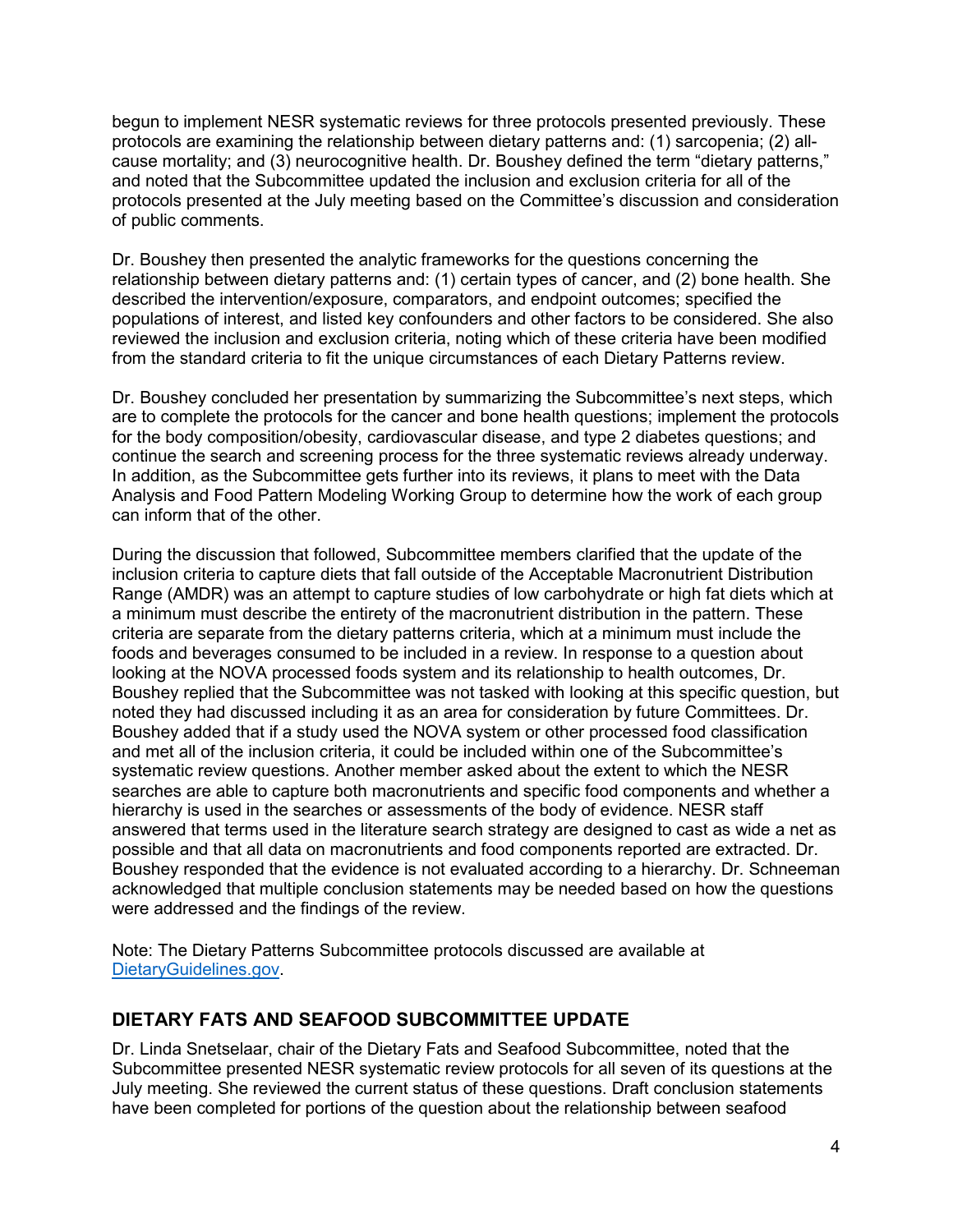consumption during pregnancy and lactation and neurocognitive development of the infant. Systematic reviews for questions concerning the relationship between seafood consumption during childhood and adolescence and: (1) neurocognitive development and (2) cardiovascular disease are underway. The review of the question on the relationship between dietary fat consumption and all-cause mortality also is underway. The reviews for the three remaining questions on the relationship between dietary fat consumption and: (1) cardiovascular disease; (2) neurocognitive development/health; and (3) cancer will be conducted in the near future. She also described a change to the approach to address the question on the relationship between types of dietary fat consumed and risk of cardiovascular disease. The Subcommittee will build upon the 2015 Dietary Guidelines Advisory Committee review of dietary fat and CVD, which included studies dating from the 1960s as well as conduct a de novo NESR systematic review of dietary fats and CVD for more recent studies.

Dr. Snetselaar presented draft conclusion statements for selected outcomes (i.e., attention deficit disorder, attention deficit hyperactivity disorder, and autism spectrum disorder) of the question on the relationship between seafood consumption during pregnancy and lactation and neurocognitive development of the infant. Dr. Snetselaar noted that the Subcommittee met with the Birth to 24 Month and Pregnancy and Lactation Subcommittees and also obtained feedback from external neurocognitive experts. She provided key definitions, presented the analytic framework, and reviewed the inclusion and exclusion criteria. She presented the literature search and screening results and the draft conclusion statements, and described the evidence supporting these statements.

Dr. Snetselaar concluded her presentation by summarizing the Subcommittee's next steps, which are to complete the evidence portfolios and conclusion statements for the two questions about seafood intake and neurocognitive development, complete screening and data extraction for the systematic review question on seafood during childhood/adolescence and cardiovascular disease and dietary fats and all-cause mortality, and begin screening for the remaining three questions that are examining dietary fats and cardiovascular disease, cancer, and neurocognitive development and health.

During the discussion that followed, members agreed that the relationship between seafood consumption during pregnancy and outcomes in the infant is an emerging area and that these findings do not change overall recommendations about seafood consumption during pregnancy. A member asked what criteria the Subcommittee is using to ensure it is capturing customary intakes in the question on seafood consumption in childhood and adolescence and later cardiovascular disease. Dr. Snetselaar responded that it is including studies that involve both parents and children reporting intakes. Other members asked whether studies considered other issues, such as the mercury content of seafood or whether studies distinguished among different types of seafood and fish. Dr. Snetselaar and staff noted that if the information is reported, the data are extracted for the Subcommittee to consider in its review. However, the body of literature is small and not all studies report this information.

Note: The Dietary Fats and Seafood Subcommittee protocols discussed are available at [DietaryGuidelines.gov.](https://gcc02.safelinks.protection.outlook.com/?url=https%3A%2F%2Fwww.dietaryguidelines.gov%2F&data=02%7C01%7C%7C4ef81843053e41ede96c08d71c0fb492%7Ced5b36e701ee4ebc867ee03cfa0d4697%7C0%7C0%7C637008726085710622&sdata=T%2BjhM11f1zUUz%2FCifwmbsgq7HDQFMQZ07pWMyiMcpdo%3D&reserved=0)

### **BEVERAGES AND ADDED SUGARS SUBCOMMITTEE UPDATE**

Dr. Elizabeth Mayer-Davis, chair of the Beverages and Added Sugars Subcommittee, provided a status report on the Subcommittee's questions. Dr. Mayer-Davis presented protocols for three NESR systematic reviews examining the relationship between added sugars consumption and: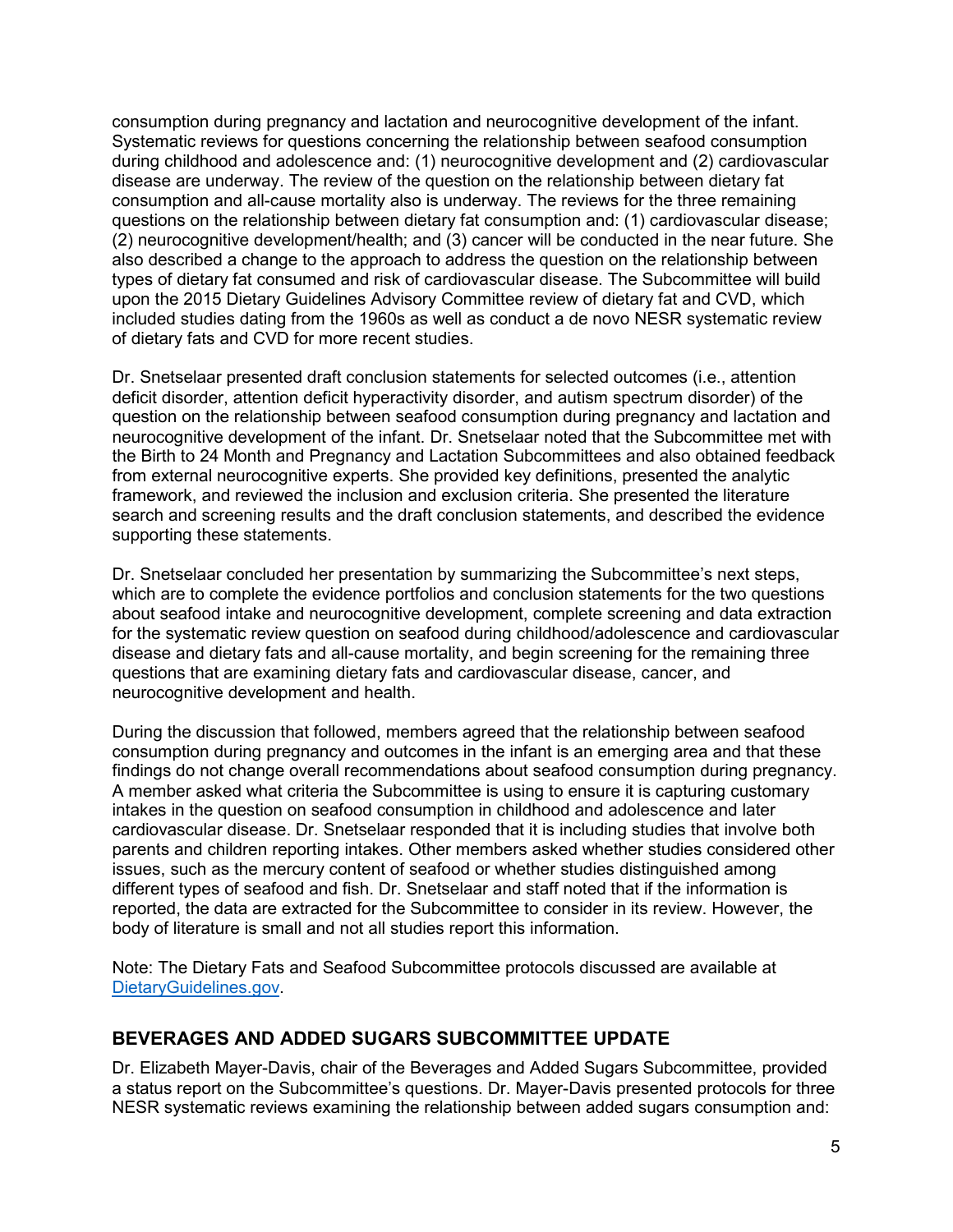(1) risk of cardiovascular disease; (2) risk of type 2 diabetes; and (3) growth, size, body composition, and risk of overweight and obesity. She also presented two protocols for systematic reviews on the relationship of added sugars consumption during pregnancy and gestational weight gain, and added sugars consumption during lactation and postpartum weight loss. Finally, she presented the protocol for a review on beverage consumption during lactation and human milk composition and quantity. Dr. Mayer-Davis presented a chart categorizing types of beverages considered by the Subcommittee in answering all non-alcoholic beverage questions, including the protocol for human milk composition and quantity. For all protocols presented, she defined key terms, described inclusion and exclusion criteria, and presented the analytic frameworks.

Dr. Mayer-Davis also reviewed the search and screening results for the question concerning beverage consumption during pregnancy and birth weight, standardized for gestational age and sex and described work underway on the Subcommittee's questions related to the relationship between alcohol consumption and various outcomes. She outlined how the Subcommittee is considering defining the alcohol exposure and inclusion and exclusion criteria.

Dr. Mayer-Davis concluded her presentation by summarizing the Subcommittee's next steps, which are to complete the protocols on the alcoholic beverages questions, finish screening the questions currently underway and synthesize findings, and continue cross-cutting discussions with the Data Analysis and Food Pattern Modeling Working Group and the Birth to 24 Months Subcommittee.

During the discussion that followed, Dr. Mayer-Davis acknowledged that total energy intake can sometimes be considered a mediator and sometimes a key confounder and explained for that reason, it is listed as another factor to be considered. In response to questions about study designs that would be included in questions examining beverage consumption, Dr. Mayer-Davis noted that studies would need to isolate the effect of particular beverages to be included and clarified that the comparator for these questions is a different amount or physical form of a beverage. The discussion finished with agreement among the members that some aspects of the analytic framework, such as inclusion and exclusion criteria, comparators, and key confounders, can be quite complex for the beverages and added sugars questions.

Note: The Beverages and Added Sugars Subcommittee protocols discussed are available at [DietaryGuidelines.gov.](https://gcc02.safelinks.protection.outlook.com/?url=https%3A%2F%2Fwww.dietaryguidelines.gov%2F&data=02%7C01%7C%7C4ef81843053e41ede96c08d71c0fb492%7Ced5b36e701ee4ebc867ee03cfa0d4697%7C0%7C0%7C637008726085710622&sdata=T%2BjhM11f1zUUz%2FCifwmbsgq7HDQFMQZ07pWMyiMcpdo%3D&reserved=0)

### **FREQUENCY OF EATING SUBCOMMITTEE UPDATE**

Dr. Steven Heymsfield, chair of the Frequency of Eating Subcommittee, reported on the status of the Subcommittee's NESR systematic reviews. He stated that the Subcommittee has begun to implement all of the previously presented protocols, including three on the relationship between frequency of eating and: (1) growth, size, body composition, and risk of overweight and obesity; (2) cardiovascular disease; and (3) type 2 diabetes. The Subcommittee will also examine frequency of eating during pregnancy and gestational weight gain, and frequency of eating during lactation and postpartum weight loss using systematic reviews. He also noted that the Subcommittee had updated the protocols for all of its questions.

Dr. Heymsfield then presented a draft conclusion statement on the relationship between frequency of eating and all-cause mortality. He presented the analytic framework for the question, and reviewed the inclusion and exclusion criteria. He presented the literature search and screening results, noting that all 18 articles that were screened using full-text articles were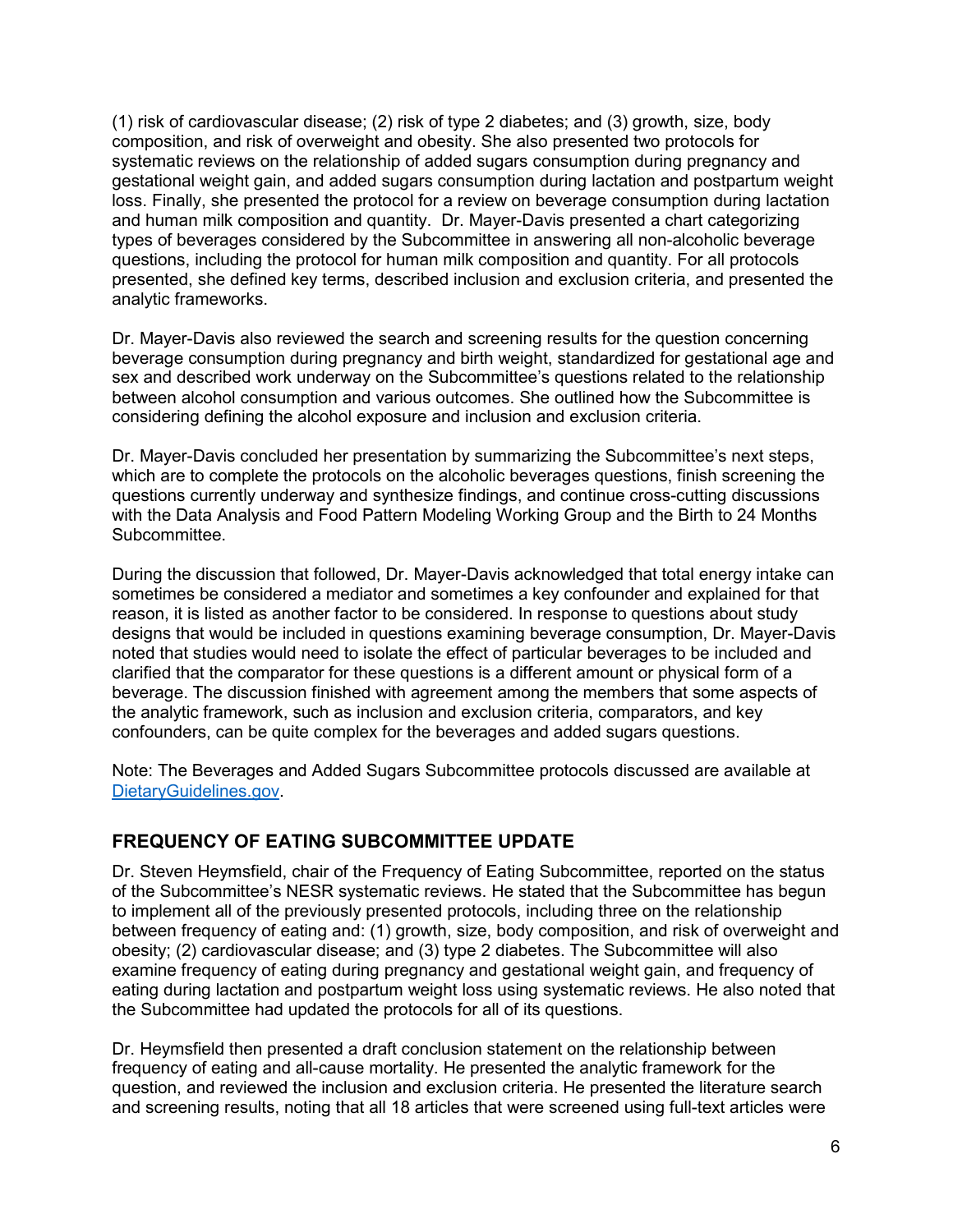excluded, leaving 0 articles. He explained that three articles would have been included except that they had only one dietary collection time-point, and the Subcommittee had determined that more than one data collection time point was required to achieve a reliable measure of typical frequency. As a result, the draft conclusion statement was that no evidence was available to draw a conclusion. Dr. Heymsfield concluded his presentation by summarizing the Subcommittee's next steps, which are to complete the screening of articles for the five remaining questions.

During the discussion that followed, members discussed how multiple time points of dietary data collection could be handled in different study designs and whether those approaches would fulfill the objective of obtaining a reliable measure of typical frequency of eating. One member noted that Frequency of Eating is the only Subcommittee to consider this issue of the adequacy of exposure. Another suggested that this might not be applied as an inclusion or exclusion criterion but could be considered in determining the strength of evidence grade; and that is how other Subcommittees are addressing it.

Note: The Frequency of Eating Subcommittee protocols discussed are available at [DietaryGuidelines.gov.](https://gcc02.safelinks.protection.outlook.com/?url=https%3A%2F%2Fwww.dietaryguidelines.gov%2F&data=02%7C01%7C%7C4ef81843053e41ede96c08d71c0fb492%7Ced5b36e701ee4ebc867ee03cfa0d4697%7C0%7C0%7C637008726085710622&sdata=T%2BjhM11f1zUUz%2FCifwmbsgq7HDQFMQZ07pWMyiMcpdo%3D&reserved=0)

## **DISCUSSION**

Following a short break, Dr. Schneeman noted that in light of the fact that all of the subcommittees are well into their work, it would be helpful to discuss the end product of the Committee's work, which is the Committee's report to the Secretaries of USDA and HHS. She asked Dr. Stoody and Ms. de Jesus to provide an overview of the report structure and content.

Dr. Stoody stated that a proposed outline of the report's structure has been developed for the Committee's consideration and described the report's major components. Dr. Stoody also described the proposed structure for chapters that present the questions and evidence reviews. The chapters will include an introduction of the topic, a list of questions, brief summaries from the systematic reviews for each question, and a discussion section that summarizes and discusses the impact of the chapter's findings.

Dr. Schneeman noted that organizing the report around life stages will require some integrating work across subcommittees, but it is consistent with the aim of this 2020-2025 Dietary Guidelines process. She asked for Committee comments. One member asked how questions might be grouped by topic area and another asked where the data analysis and food pattern modeling questions would be placed. One member stressed that maintaining a focus on diet early in life is critical to maintaining a high quality of life over the long term. Much more data will emerge on this issue in coming years, but this report could set the stage with a focus on longterm prevention throughout the life course, starting even in utero.

One member asked how the life stages would be divided, and Dr. Stoody replied that though the report is divided into very broad age stages, the analytic frameworks for individual questions focus on more discrete age group divisions. Members discussed whether to break up the 2 Years and Older section into discrete age groups. In response to a question, Dr. Stoody noted that the Dietary Guidelines are not written by stage of life although the USDA Food Patterns are organized into 12 patterns at different calorie levels. Additionally, certain nutrients are of concern for particular age groups.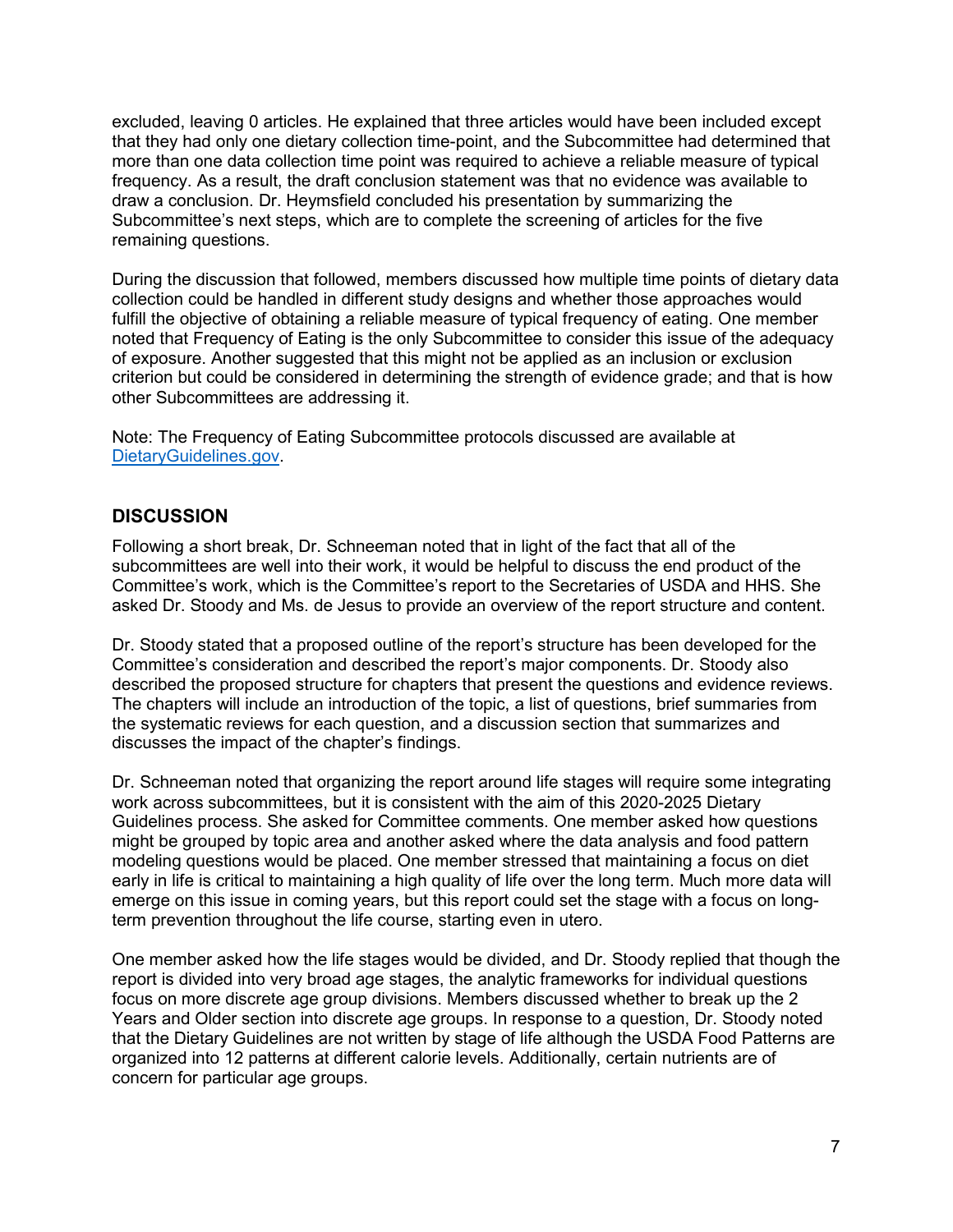To provide context for this discussion, Dr. Bailey stated that the age groups for data analysis depend on DRIs or NHANES sampling framework but in general they are: birth to 24 months, 2- 5 years, 6-12, 13-18, and 18 or 19 and older. Older adults are 65 years and older in some reports and 71 and older in others. Women who are pregnant or lactating are generally grouped as 20 to 44 years. Dr. Katrina Piercy, Office of Disease Prevention and Health Promotion, HHS, explained that the Physical Activity Guidelines for Americans are organized by broad age group (children and adolescents [3-5 years, 6-17], adults [18-64], older adults [65 and older], and selected populations [women who are pregnant, people with chronic health conditions, people with disabilities]). She noted that the physical activity guidelines for older adults are essentially the same as for other adults, with several additional specific considerations.

The Committee agreed that the life stage approach was a good one and discussed a number of issues that would be relevant to pursuing this approach.

Before adjourning for the day, Dr. Schneeman asked members for any final comments. Members expressed a desire to work within the NESR systematic review approach but still reflect the preponderance of available evidence and a hope that scientific conclusions and recommendations from existing reports can be acknowledged. Another member noted that some elements of the analytic frameworks are still inconsistent and that the Committee's task is to achieve a balance between including relevant studies and including only the highest quality studies. A member suggested that the Committee needs to develop clear rationales when it chooses not to consider an issue that may be within its scope. Articulating research gaps also will be an important contribution of the report. Another member mentioned the National Academies recommendation that the Dietary Guidelines process include a food systems approach; this will be hard to do but would be useful to keep in mind.

Dr. Schneeman thanked the members for their participation throughout the day, asked the public to submit any comments on the presentations to [DietaryGuidelines.gov](https://www.dietaryguidelines.gov/) by November 7, and adjourned the meeting at 3:27pm.

#### *The following is a summary of Day 2 of Meeting 3. Please see videos and/or transcripts on the [Meeting 3 page](https://www.dietaryguidelines.gov/meeting-3) at DietaryGuidelines.gov for details.*

Day 2 of the 2020 Dietary Guidelines Advisory Committee ("Committee"), Meeting 3, was convened at 9:00am on Friday, October 25, 2019, at the Jefferson Auditorium, USDA South Building, Washington, DC, Barbara Schneeman, Chair, presiding. The meeting allowed for public viewing, both in-person and by webcast.

#### **WELCOME AND OVERVIEW**

Janet de Jesus, Office of Disease Prevention and Health Promotion, HHS, welcomed everyone back to Meeting 3 and introduced Admiral Brett Giroir, Assistant Secretary of Health, HHS.

Dr. Giroir welcomed everyone to the meeting and warmly thanked the Committee, acknowledging the difficulty and the importance of their work. He also thanked the USDA and HHS staff who are supporting the Committee. Dr. Giroir noted that nutrition and physical activity are the "dynamic duo," the foundation of health and that they are critically important in light of current rates of obesity, chronic disease, and lack of fitness. Dr. Giroir noted the potential for nutrition and physical activity to improve the health of all Americans and expressed his firm support for the work of the Committee.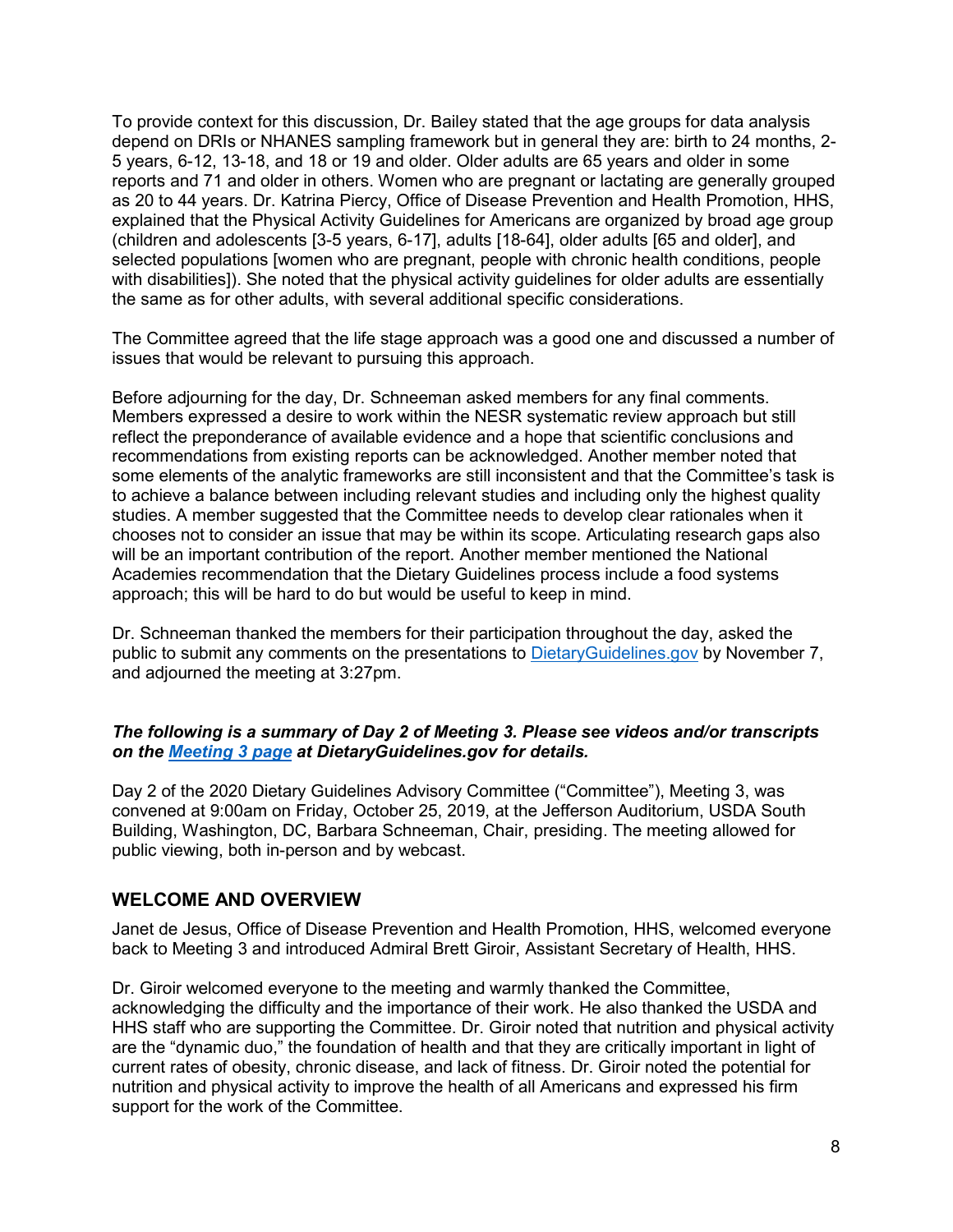Dr. Schneeman thanked Dr. Giroir, reviewed Day One of the meeting and provided a preview of the Day Two agenda.

## **BIRTH TO 24 MONTHS SUBCOMMITTEE UPDATE**

Dr. Kathryn Dewey, chair of the Birth to 24 Months (B-24) Subcommittee, reported on the status of the Subcommittee's NESR systematic reviews. She first explained the complexity of the B-24 systematic review task by noting that B-24 topics are being addressed by four subcommittees, and that a number of questions have multiple questions embedded in them.

Dr. Dewey noted that the Subcommittee has begun to implement several systematic review protocols presented at the July meeting, including the human milk and infant formula systematic reviews and the nutrients from supplements and fortified foods systematic reviews. The B-24 Subcommittee also has been meeting with the Data Analysis and Food Pattern Modeling Working Group, the Beverages and Added Sugars Subcommittee, and the Dietary Fats and Seafood Subcommittee to discuss cross-cutting topics.

Dr. Dewey concluded her presentation by summarizing the Subcommittee's next steps, which are to continue implementing the protocols already presented, continue working with other subcommittees on cross-cutting topics, and develop the Subcommittee's remaining protocols. These protocols will describe how to use existing systematic reviews on complementary foods and beverages completed during the Pregnancy and Birth to 24 Months Project.

Note: The Birth to 24 Months Subcommittee protocols discussed are available at [DietaryGuidelines.gov.](https://gcc02.safelinks.protection.outlook.com/?url=https%3A%2F%2Fwww.dietaryguidelines.gov%2F&data=02%7C01%7C%7C4ef81843053e41ede96c08d71c0fb492%7Ced5b36e701ee4ebc867ee03cfa0d4697%7C0%7C0%7C637008726085710622&sdata=T%2BjhM11f1zUUz%2FCifwmbsgq7HDQFMQZ07pWMyiMcpdo%3D&reserved=0)

### **DATA ANALYSIS AND FOOD PATTERN MODELING WORKING GROUP UPDATE: BIRTH TO 24 MONTHS QUESTIONS**

Dr. Regan Bailey, chair of the Data Analysis and Food Pattern Modeling Working Group, described the current status of work on the B-24 elements of the Working Group's protocols. She explained the national data sources used, provided key definitions, and reviewed the analytic frameworks for the B-24 elements of the questions on: (1) current intakes of food groups and nutrients; (2) nutrients of public health concern; and (3) current dietary patterns and beverage consumption. Dr. Bailey concluded her presentation by summarizing next steps, which are to integrate data on nutrient intakes from dietary supplements into the review on current intakes of food groups and nutrients, review and summarize data analysis results, draft conclusion statements, and draft the food pattern modeling protocols.

During the discussion that followed, a member asked about how the B-24 Subcommittee was going to handle the evolving literature on early exposure and risk of food allergy. Dr. Dewey responded that the Subcommittee would be updating the previous Pregnancy and Birth to 24 Month project initial review of that topic. In response to another question, Dr. Bailey clarified that the Data Analysis Working Group is looking at a limited number of beverages for B-24, with a focus on milk and milk substitutes, 100 percent fruit juices, and beverage sources of added sugars. Dr. Dewey noted that the B-24 Subcommittee also would be looking closely at infant milk sources and timing of introduction of other foods and beverages.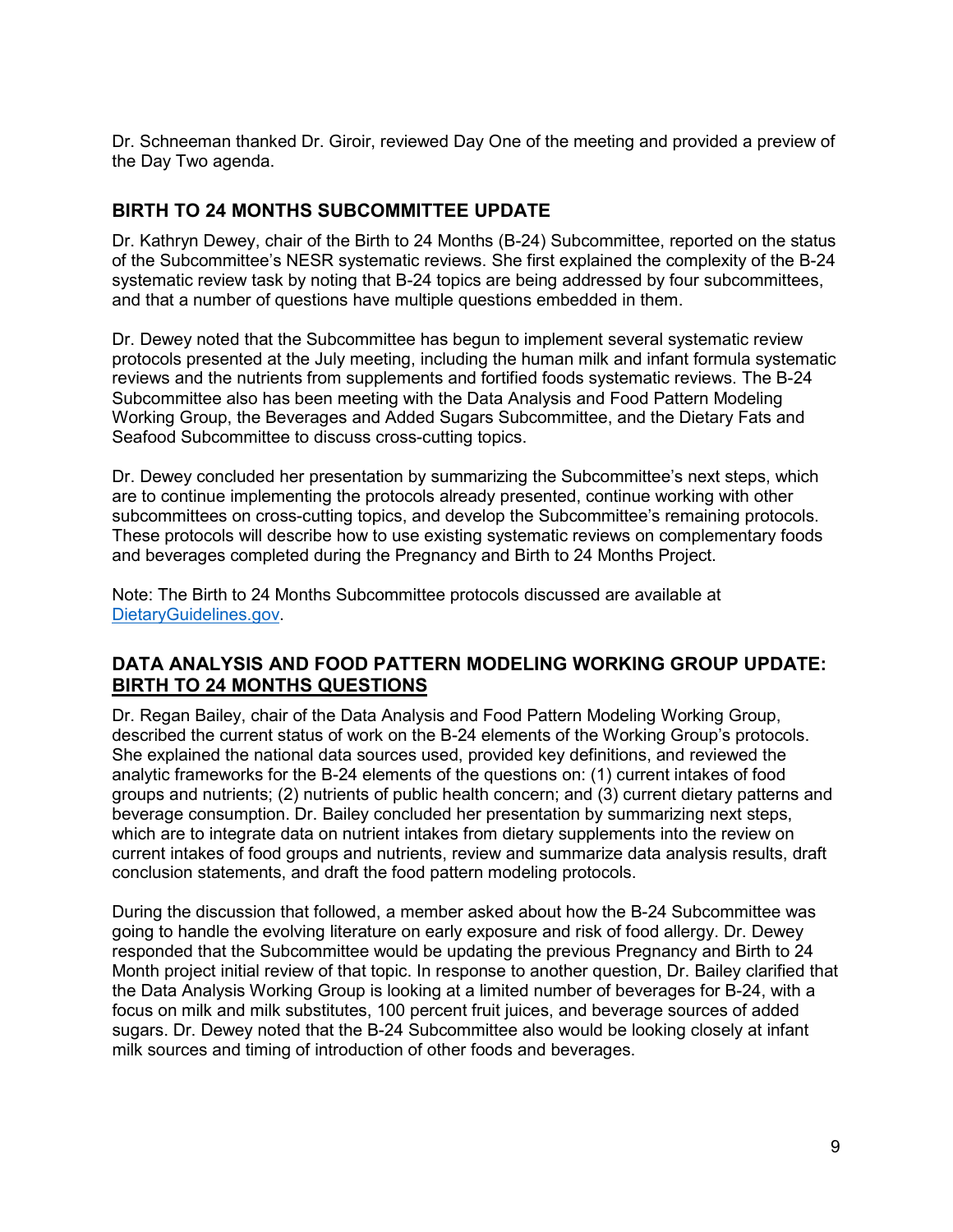# **PREGNANCY AND LACTATION SUBCOMMITTEE UPDATE**

Dr. Sharon Donovan, chair of the Pregnancy and Lactation Subcommittee, reported on the status of the Subcommittee's NESR systematic reviews. She noted that she would be presenting protocols for seven new systematic reviews. Three protocols concern dietary patterns during pregnancy and lactation and: (1) human milk composition and quantity; (2) infant developmental milestones, including neurocognitive development; and (3) maternal micronutrient status. Three protocols concern the relationship between nutrients (vitamin B12, omega-3 fatty acids, and vitamin D) from supplements and/or fortified foods consumed before and during pregnancy and lactation and: (1) micronutrient status; (2) risk of gestational diabetes; (3) risk of hypertensive disorders during pregnancy; (4) human milk composition and quantity; and (5) infant developmental milestones, including neurocognitive development. The final protocol concerns the relationship between maternal diet during pregnancy and lactation and risk of infant and child food allergies and atopic allergic diseases. For each of these protocols, Dr. Donovan defined key terms, presented the analytic framework, and discussed inclusion and exclusion criteria.

Dr. Donovan then presented draft conclusion statements for two questions, which concern the relationship between folic acid from supplements and/or fortified foods consumed before and during pregnancy and lactation and: (1) human milk composition; and (2) risk of gestational diabetes. For each question, she presented the analytic framework, the literature search and screening results, description and summary of evidence, and draft conclusion statements and strength of evidence grades.

Dr. Donovan concluded her presentation by noting that the Pregnancy and Lactation Subcommittee has met with the Dietary Patterns and the Dietary Fats and Seafood Subcommittees. They also have met jointly with the Data Analysis and Food Pattern Modeling Working Group and B-24 Subcommittee. In addition, the Pregnancy and Lactation Subcommittee has provided assistance to the Beverages and Added Sugars Subcommittee on questions pertaining to women who are pregnant or lactating.

During the discussion that followed, Dr. Donovan agreed to revisit the definitions of "before pregnancy" and "pre-pregnancy" to ensure they are clear and to revisit the key confounders for hypertensive disorders and gestational diabetes to review for consistency. She also agreed to consider addressing biological mechanisms in questions concerning the relationship between supplements and/or fortified foods and outcomes and to be more explicit that the folic acid conclusion statement refers to populations that already have relatively high folate levels. Further, she agreed with other members about the importance of ensuring, to the extent possible, that methodologies for human milk collection are similar across studies. Finally, she agreed that it would be useful for her Subcommittee to meet with the Dietary Fats and Seafood Subcommittees to discuss overlapping interests in dietary fat intake from diet and supplements.

Note: The Pregnancy and Lactation Subcommittee protocols discussed are available at [DietaryGuidelines.gov.](https://gcc02.safelinks.protection.outlook.com/?url=https%3A%2F%2Fwww.dietaryguidelines.gov%2F&data=02%7C01%7C%7C4ef81843053e41ede96c08d71c0fb492%7Ced5b36e701ee4ebc867ee03cfa0d4697%7C0%7C0%7C637008726085710622&sdata=T%2BjhM11f1zUUz%2FCifwmbsgq7HDQFMQZ07pWMyiMcpdo%3D&reserved=0)

# **DATA ANALYSIS AND FOOD PATTERN MODELING WORKING GROUP UPDATE**

In the second of her two presentations Dr. Regan Bailey, chair of the Data Analysis and Food Pattern Modeling Working Group, reported on the status of the Working Group's analysis for the 2 years and older populations. She stated that the Working Group is implementing the protocols presented in July on: (1) current intakes of food groups and nutrients; (2) prevalence of nutrition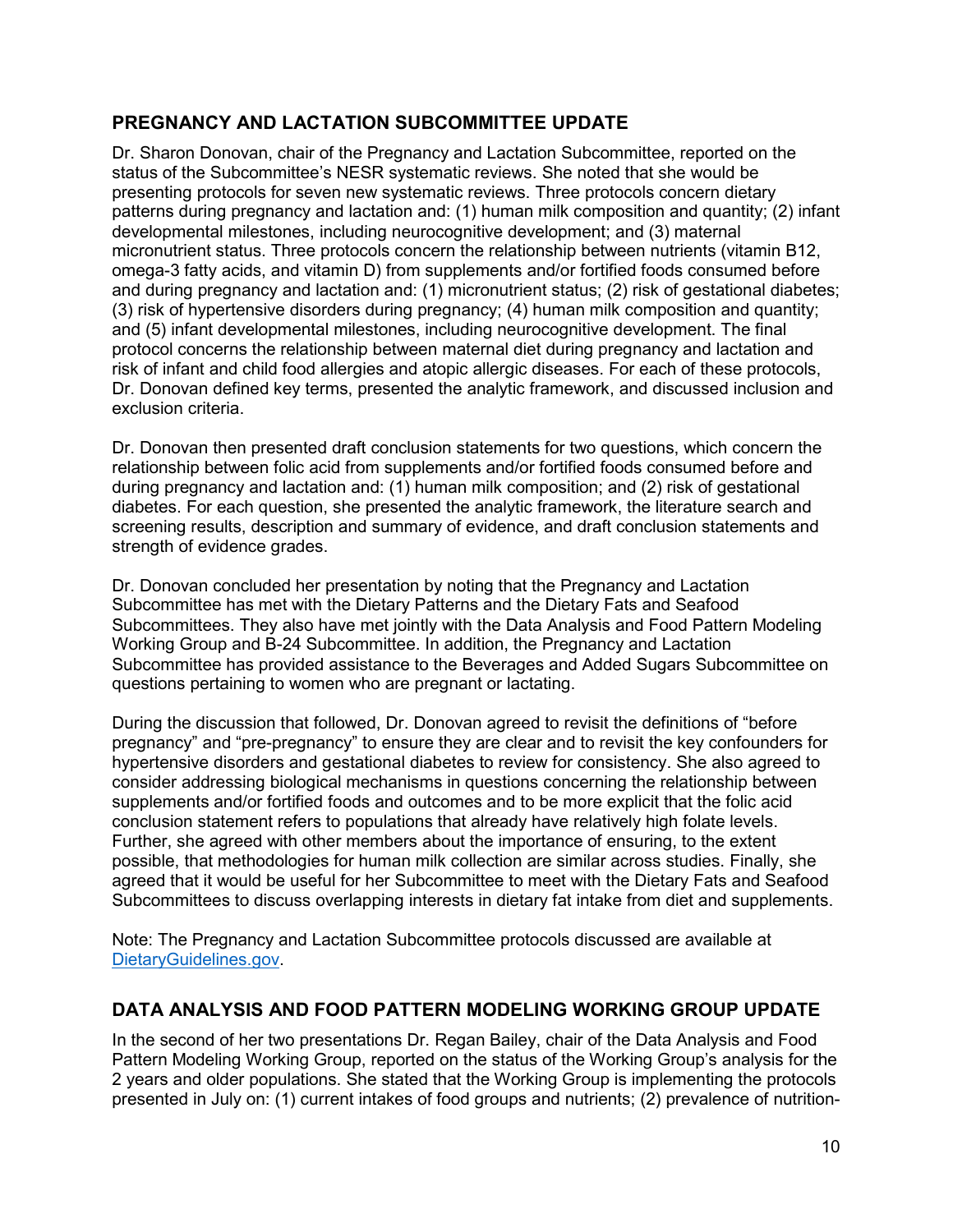related chronic health conditions; (3) nutrients of public health concern; (4) current dietary patterns and beverages; and (5) tracking of dietary intake, particularly dietary patterns, across life stages. Following these, the Working Group will address the food pattern modeling analyses. She also provided some updates to the specifics of the protocols presented in July, reiterated the life stages and demographic subgroups included, and national-level data sources used, and she defined key terms.

Dr. Bailey then reviewed several new data analysis protocols. The first concerns the relationship between achieving food group and nutrient recommendations and: (1) frequency of eating; (2) beverage consumption, including alcohol consumption; and (3) added sugars consumption. The second involves a description and evaluation of nutrients of public health concern. For each protocol, she reviewed key definitions and the analytic framework.

Dr. Bailey concluded her presentation by summarizing next steps, which are to integrate data on nutrient intakes from dietary supplements into the review on current intakes of food groups and nutrients, review and summarize data analysis results, draft conclusion statements, and draft the food pattern modeling protocols.

In the discussion that followed, Dr. Bailey noted that in its evaluation of nutrients of public health concern, the Working Group is using Dietary Reference Intakes recommendations to establish consistent and transparent thresholds upon which to conduct the analyses and then to link dietary intakes that are considered of concern to a biomarker or clinical endpoint. In response to a question, Dr. Dewey explained how the Working Group is addressing nutrients of public health concern for the B-24 age stage and how the analysis will contribute to food pattern modeling for that age stage. In response to another question, Dr. Bailey agreed that providing clarity around when snacks are consumed and how snacks are defined for different age groups is important. Members also discussed the utility of using the term "dietary components" rather than "nutrients" so as to be able to encompass a broader range of bioactive elements in foods, and the need to conceptualize the term in similar ways across Subcommittees.

Note: The Data Analysis and Food Pattern Modeling Working Group protocols discussed are available at [DietaryGuidelines.gov.](https://gcc02.safelinks.protection.outlook.com/?url=https%3A%2F%2Fwww.dietaryguidelines.gov%2F&data=02%7C01%7C%7C4ef81843053e41ede96c08d71c0fb492%7Ced5b36e701ee4ebc867ee03cfa0d4697%7C0%7C0%7C637008726085710622&sdata=T%2BjhM11f1zUUz%2FCifwmbsgq7HDQFMQZ07pWMyiMcpdo%3D&reserved=0)

# **DISCUSSION**

During the meeting's final discussion session, members expressed a desire to understand more clearly the reasons why articles are included and excluded during the search and screening process and how these reasons may be related to study design. Another asked whether the criteria for including or excluding studies on similar outcomes needs to be more consistent across subcommittees. One member noted that the risk of bias assessment phase plays a critical role in helping subcommittees determine which studies to emphasize in its final review of the evidence.

Dr. Schneeman asked Dr. Julie Obbagy to respond, and she explained that NESR has not established standard inclusion and exclusion criteria for some study elements because good empirical evidence does not exist for establishing these criteria. She agreed that consistency was desirable but that some tailoring may be appropriate for selected topics, with justification. Dr. Obbagy also explained that NESR does document, and will provide the Committee members with, the reasons why studies are excluded during the search and screening process. She also said that the elements of the strength of evidence grading process can help in assessing limitations across a body of evidence. Dr. Schneeman suggested, now that